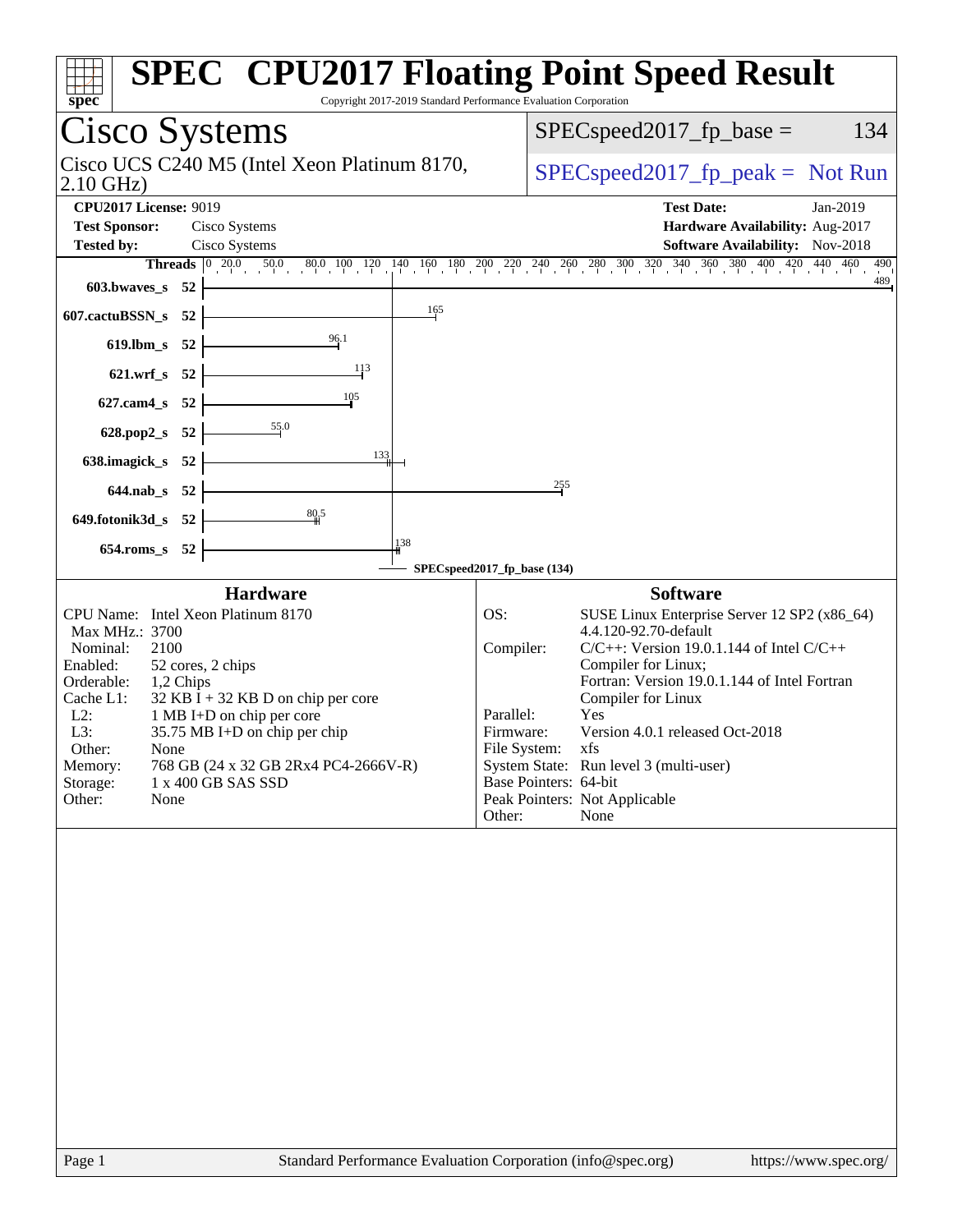

Copyright 2017-2019 Standard Performance Evaluation Corporation

## Cisco Systems

2.10 GHz) Cisco UCS C240 M5 (Intel Xeon Platinum 8170,  $\vert$  [SPECspeed2017\\_fp\\_peak =](http://www.spec.org/auto/cpu2017/Docs/result-fields.html#SPECspeed2017fppeak) Not Run

 $SPEC speed2017_fp\_base = 134$ 

**[CPU2017 License:](http://www.spec.org/auto/cpu2017/Docs/result-fields.html#CPU2017License)** 9019 **[Test Date:](http://www.spec.org/auto/cpu2017/Docs/result-fields.html#TestDate)** Jan-2019 **[Test Sponsor:](http://www.spec.org/auto/cpu2017/Docs/result-fields.html#TestSponsor)** Cisco Systems **[Hardware Availability:](http://www.spec.org/auto/cpu2017/Docs/result-fields.html#HardwareAvailability)** Aug-2017 **[Tested by:](http://www.spec.org/auto/cpu2017/Docs/result-fields.html#Testedby)** Cisco Systems **[Software Availability:](http://www.spec.org/auto/cpu2017/Docs/result-fields.html#SoftwareAvailability)** Nov-2018

#### **[Results Table](http://www.spec.org/auto/cpu2017/Docs/result-fields.html#ResultsTable)**

|                  | <b>Base</b>                |                |                |                |       | <b>Peak</b>    |            |                |                |              |                |              |                |              |
|------------------|----------------------------|----------------|----------------|----------------|-------|----------------|------------|----------------|----------------|--------------|----------------|--------------|----------------|--------------|
| <b>Benchmark</b> | <b>Threads</b>             | <b>Seconds</b> | Ratio          | <b>Seconds</b> | Ratio | <b>Seconds</b> | Ratio      | <b>Threads</b> | <b>Seconds</b> | <b>Ratio</b> | <b>Seconds</b> | <b>Ratio</b> | <b>Seconds</b> | <b>Ratio</b> |
| 603.bwayes s     | 52                         | 121            | 490            | 121            | 489   | 121            | 489        |                |                |              |                |              |                |              |
| 607.cactuBSSN s  | 52                         | 101            | 165            | 101            | 165   | 101            | 165        |                |                |              |                |              |                |              |
| $619.$ lbm s     | 52                         | 54.5           | 96.2           | 54.5           | 96.1  | 54.7           | 95.8       |                |                |              |                |              |                |              |
| $621.wrf$ s      | 52                         | <u>117</u>     | <u>113</u>     | 117            | 113   | 117            | 113        |                |                |              |                |              |                |              |
| $627$ .cam4 s    | 52                         | 84.0           | 106            | 84.2           | 105   | 84.7           | 105        |                |                |              |                |              |                |              |
| $628.pop2_s$     | 52                         | 216            | 55.0           | 216            | 55.0  | 217            | 54.8       |                |                |              |                |              |                |              |
| 638.imagick_s    | 52                         | 101            | 143            | 110            | 131   | 109            | 133        |                |                |              |                |              |                |              |
| $644$ .nab s     | 52                         | 68.5           | 255            | 68.6           | 255   | 68.5           | 255        |                |                |              |                |              |                |              |
| 649.fotonik3d s  | 52                         | <u> 113</u>    | 80.5           | 111            | 82.4  | 115            | 79.5       |                |                |              |                |              |                |              |
| $654$ .roms s    | 52                         | 113            | 139            | 115            | 137   | 114            | <u>138</u> |                |                |              |                |              |                |              |
|                  | $SPEC speed2017$ fp base = |                | 134            |                |       |                |            |                |                |              |                |              |                |              |
|                  | SPECspeed 2017 fp peak $=$ |                | <b>Not Run</b> |                |       |                |            |                |                |              |                |              |                |              |

Results appear in the [order in which they were run.](http://www.spec.org/auto/cpu2017/Docs/result-fields.html#RunOrder) Bold underlined text [indicates a median measurement](http://www.spec.org/auto/cpu2017/Docs/result-fields.html#Median).

#### **[Operating System Notes](http://www.spec.org/auto/cpu2017/Docs/result-fields.html#OperatingSystemNotes)**

Stack size set to unlimited using "ulimit -s unlimited"

#### **[General Notes](http://www.spec.org/auto/cpu2017/Docs/result-fields.html#GeneralNotes)**

Environment variables set by runcpu before the start of the run: KMP\_AFFINITY = "granularity=fine,compact" LD\_LIBRARY\_PATH = "/home/cpu2017/lib/ia32:/home/cpu2017/lib/intel64" OMP\_STACKSIZE = "192M"

 Binaries compiled on a system with 1x Intel Core i7-4790 CPU + 32GB RAM memory using Redhat Enterprise Linux 7.4 Transparent Huge Pages enabled by default Prior to runcpu invocation Filesystem page cache synced and cleared with: sync; echo 3> /proc/sys/vm/drop\_caches Yes: The test sponsor attests, as of date of publication, that CVE-2017-5754 (Meltdown) is mitigated in the system as tested and documented. Yes: The test sponsor attests, as of date of publication, that CVE-2017-5753 (Spectre variant 1) is mitigated in the system as tested and documented. Yes: The test sponsor attests, as of date of publication, that CVE-2017-5715 (Spectre variant 2) is mitigated in the system as tested and documented.

#### **[Platform Notes](http://www.spec.org/auto/cpu2017/Docs/result-fields.html#PlatformNotes)**

BIOS Settings: Intel HyperThreading Technology set to Disabled CPU performance set to Enterprise

**(Continued on next page)**

Page 2 Standard Performance Evaluation Corporation [\(info@spec.org\)](mailto:info@spec.org) <https://www.spec.org/>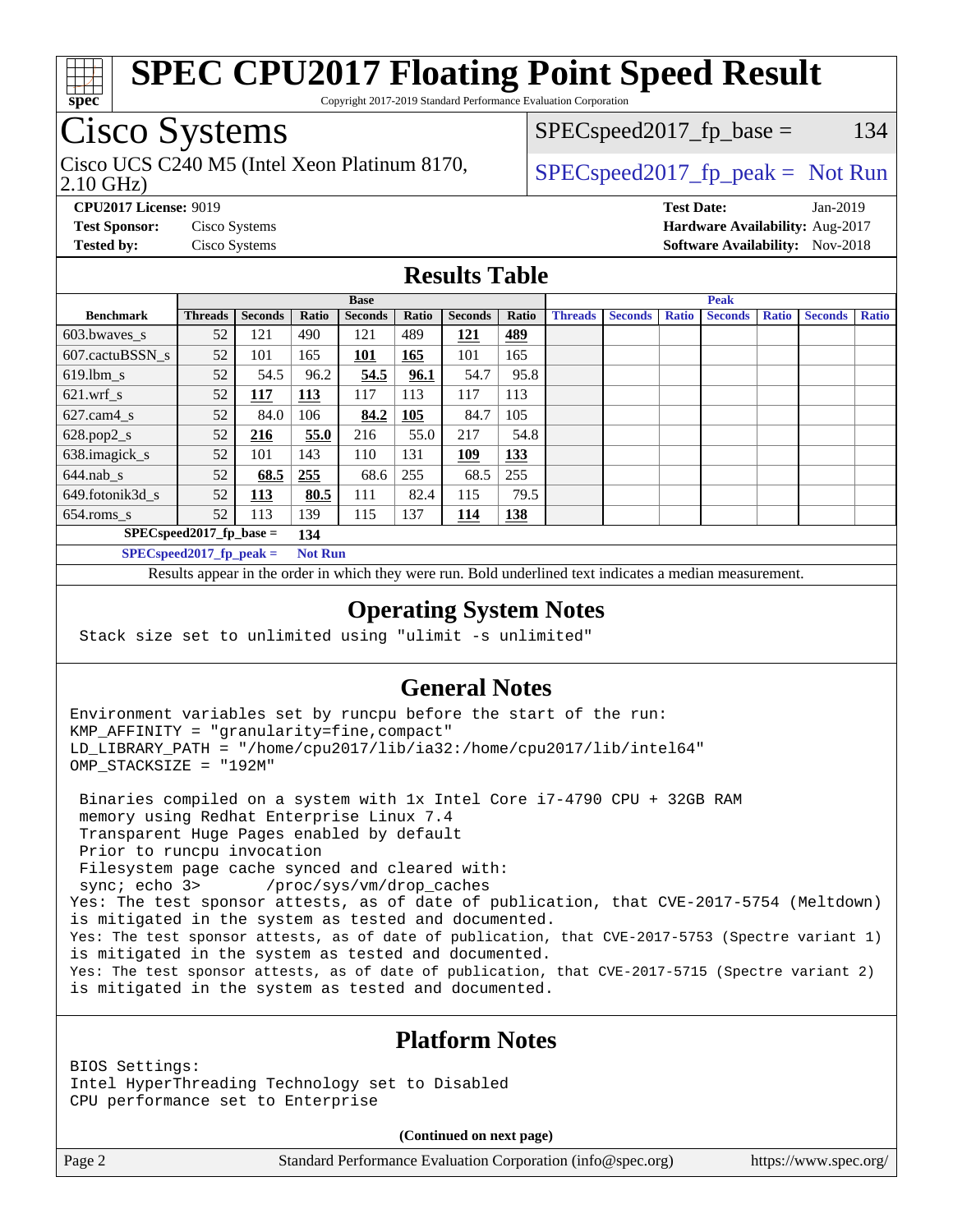

Copyright 2017-2019 Standard Performance Evaluation Corporation

# Cisco Systems

Cisco UCS C240 M5 (Intel Xeon Platinum 8170,  $\vert$  [SPECspeed2017\\_fp\\_peak =](http://www.spec.org/auto/cpu2017/Docs/result-fields.html#SPECspeed2017fppeak) Not Run

 $SPEC speed2017_fp\_base = 134$ 

2.10 GHz)

**[Test Sponsor:](http://www.spec.org/auto/cpu2017/Docs/result-fields.html#TestSponsor)** Cisco Systems **[Hardware Availability:](http://www.spec.org/auto/cpu2017/Docs/result-fields.html#HardwareAvailability)** Aug-2017 **[Tested by:](http://www.spec.org/auto/cpu2017/Docs/result-fields.html#Testedby)** Cisco Systems **[Software Availability:](http://www.spec.org/auto/cpu2017/Docs/result-fields.html#SoftwareAvailability)** Nov-2018

**[CPU2017 License:](http://www.spec.org/auto/cpu2017/Docs/result-fields.html#CPU2017License)** 9019 **[Test Date:](http://www.spec.org/auto/cpu2017/Docs/result-fields.html#TestDate)** Jan-2019

#### **[Platform Notes \(Continued\)](http://www.spec.org/auto/cpu2017/Docs/result-fields.html#PlatformNotes)**

Page 3 Standard Performance Evaluation Corporation [\(info@spec.org\)](mailto:info@spec.org) <https://www.spec.org/> Power Performance Tuning set to OS Controls SNC set to Disabled Patrol Scrub set to Disabled Sysinfo program /home/cpu2017/bin/sysinfo Rev: r5797 of 2017-06-14 96c45e4568ad54c135fd618bcc091c0f running on linux-klde Sat Jan 26 21:22:58 2019 SUT (System Under Test) info as seen by some common utilities. For more information on this section, see <https://www.spec.org/cpu2017/Docs/config.html#sysinfo> From /proc/cpuinfo model name : Intel(R) Xeon(R) Platinum 8170 CPU @ 2.10GHz 2 "physical id"s (chips) 52 "processors" cores, siblings (Caution: counting these is hw and system dependent. The following excerpts from /proc/cpuinfo might not be reliable. Use with caution.) cpu cores : 26 siblings : 26 physical 0: cores 0 1 2 3 4 5 6 8 9 10 11 12 13 16 17 18 19 20 21 22 24 25 26 27 28 29 physical 1: cores 0 1 2 3 4 5 6 8 9 10 11 12 13 16 17 18 19 20 21 22 24 25 26 27 28 29 From lscpu: Architecture: x86\_64 CPU op-mode(s): 32-bit, 64-bit Byte Order: Little Endian  $CPU(s):$  52 On-line CPU(s) list: 0-51 Thread(s) per core: 1 Core(s) per socket: 26 Socket(s): 2 NUMA node(s): 2 Vendor ID: GenuineIntel CPU family: 6 Model: 85 Model name: Intel(R) Xeon(R) Platinum 8170 CPU @ 2.10GHz Stepping: 4 CPU MHz: 2314.226 CPU max MHz: 3700.0000 CPU min MHz: 1000.0000 BogoMIPS: 4190.17 Virtualization: VT-x L1d cache: 32K L1i cache: 32K L2 cache: 1024K **(Continued on next page)**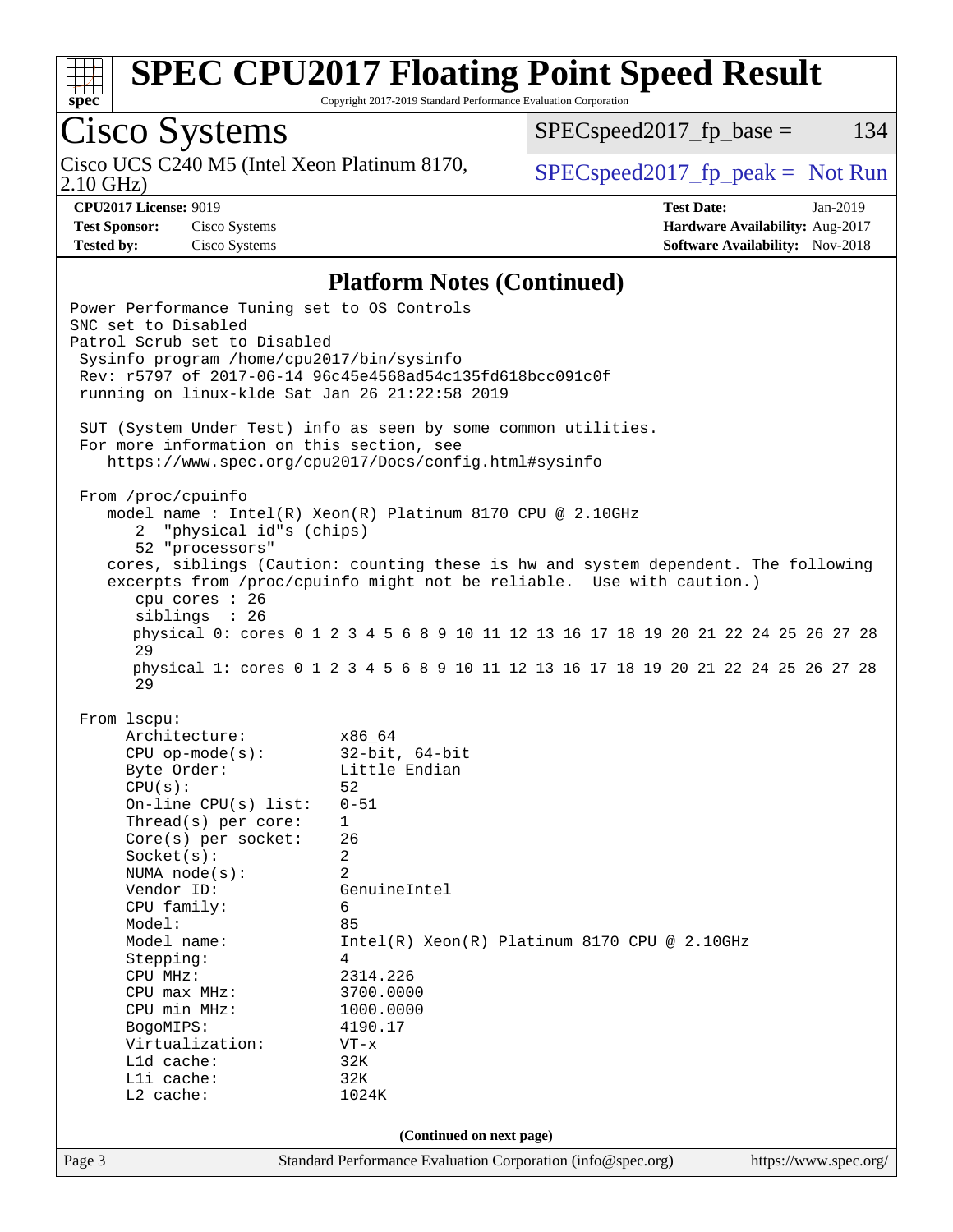

Page 4 Standard Performance Evaluation Corporation [\(info@spec.org\)](mailto:info@spec.org) <https://www.spec.org/>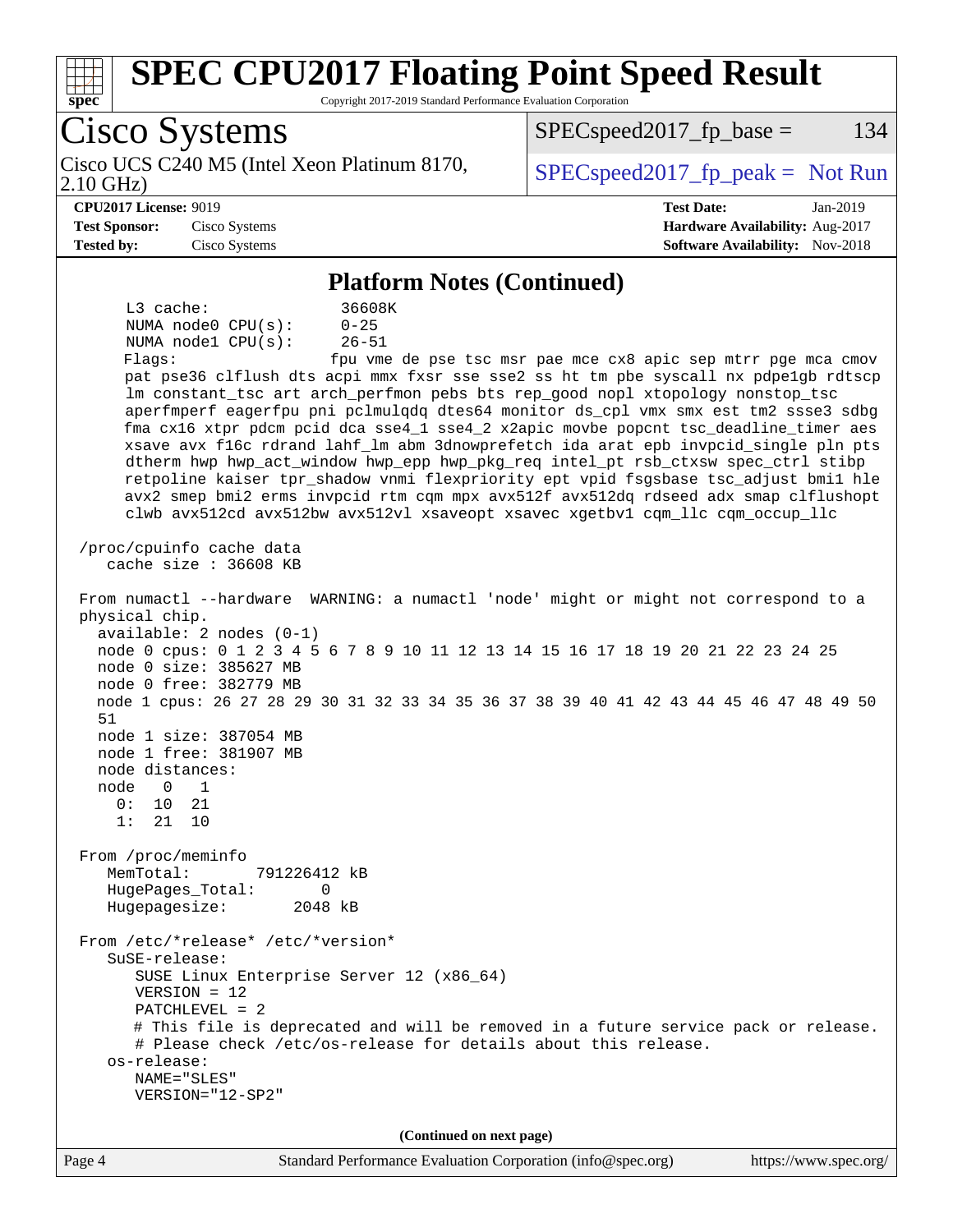

Copyright 2017-2019 Standard Performance Evaluation Corporation

### Cisco Systems

Cisco UCS C240 M5 (Intel Xeon Platinum 8170,  $\vert$  [SPECspeed2017\\_fp\\_peak =](http://www.spec.org/auto/cpu2017/Docs/result-fields.html#SPECspeed2017fppeak) Not Run

 $SPEC speed2017_fp\_base = 134$ 

2.10 GHz)

**[Test Sponsor:](http://www.spec.org/auto/cpu2017/Docs/result-fields.html#TestSponsor)** Cisco Systems **[Hardware Availability:](http://www.spec.org/auto/cpu2017/Docs/result-fields.html#HardwareAvailability)** Aug-2017

**[CPU2017 License:](http://www.spec.org/auto/cpu2017/Docs/result-fields.html#CPU2017License)** 9019 **[Test Date:](http://www.spec.org/auto/cpu2017/Docs/result-fields.html#TestDate)** Jan-2019 **[Tested by:](http://www.spec.org/auto/cpu2017/Docs/result-fields.html#Testedby)** Cisco Systems **[Software Availability:](http://www.spec.org/auto/cpu2017/Docs/result-fields.html#SoftwareAvailability)** Nov-2018

#### **[Platform Notes \(Continued\)](http://www.spec.org/auto/cpu2017/Docs/result-fields.html#PlatformNotes)**

 VERSION\_ID="12.2" PRETTY\_NAME="SUSE Linux Enterprise Server 12 SP2" ID="sles" ANSI\_COLOR="0;32" CPE\_NAME="cpe:/o:suse:sles:12:sp2"

uname -a:

 Linux linux-klde 4.4.120-92.70-default #1 SMP Wed Mar 14 15:59:43 UTC 2018 (52a83de) x86\_64 x86\_64 x86\_64 GNU/Linux

run-level 3 Jan 26 16:26

 SPEC is set to: /home/cpu2017 Filesystem Type Size Used Avail Use% Mounted on

/dev/sda3 xfs 212G 120G 92G 57% /home

 Additional information from dmidecode follows. WARNING: Use caution when you interpret this section. The 'dmidecode' program reads system data which is "intended to allow hardware to be accurately determined", but the intent may not be met, as there are frequent changes to hardware, firmware, and the "DMTF SMBIOS" standard. BIOS Cisco Systems, Inc. C240M5.4.0.1.139.1003182220 10/03/2018 Memory:

24x 0xCE00 M393A4K40BB2-CTD 32 GB 2 rank 2666

(End of data from sysinfo program)

#### **[Compiler Version Notes](http://www.spec.org/auto/cpu2017/Docs/result-fields.html#CompilerVersionNotes)**

| $CC$ 619.1bm $s(base)$ 638.imagick $s(base)$ 644.nab $s(base)$                                       |  |
|------------------------------------------------------------------------------------------------------|--|
| icc (ICC) 19.0.1.144 20181018<br>Copyright (C) 1985-2018 Intel Corporation. All rights reserved.     |  |
| FC 607.cactuBSSN s(base)                                                                             |  |
| icpc (ICC) 19.0.1.144 20181018                                                                       |  |
| Copyright (C) 1985-2018 Intel Corporation. All rights reserved.<br>icc (ICC) 19.0.1.144 20181018     |  |
| Copyright (C) 1985-2018 Intel Corporation. All rights reserved.<br>ifort (IFORT) 19.0.1.144 20181018 |  |
| Copyright (C) 1985-2018 Intel Corporation. All rights reserved.                                      |  |
|                                                                                                      |  |

**(Continued on next page)**

Page 5 Standard Performance Evaluation Corporation [\(info@spec.org\)](mailto:info@spec.org) <https://www.spec.org/>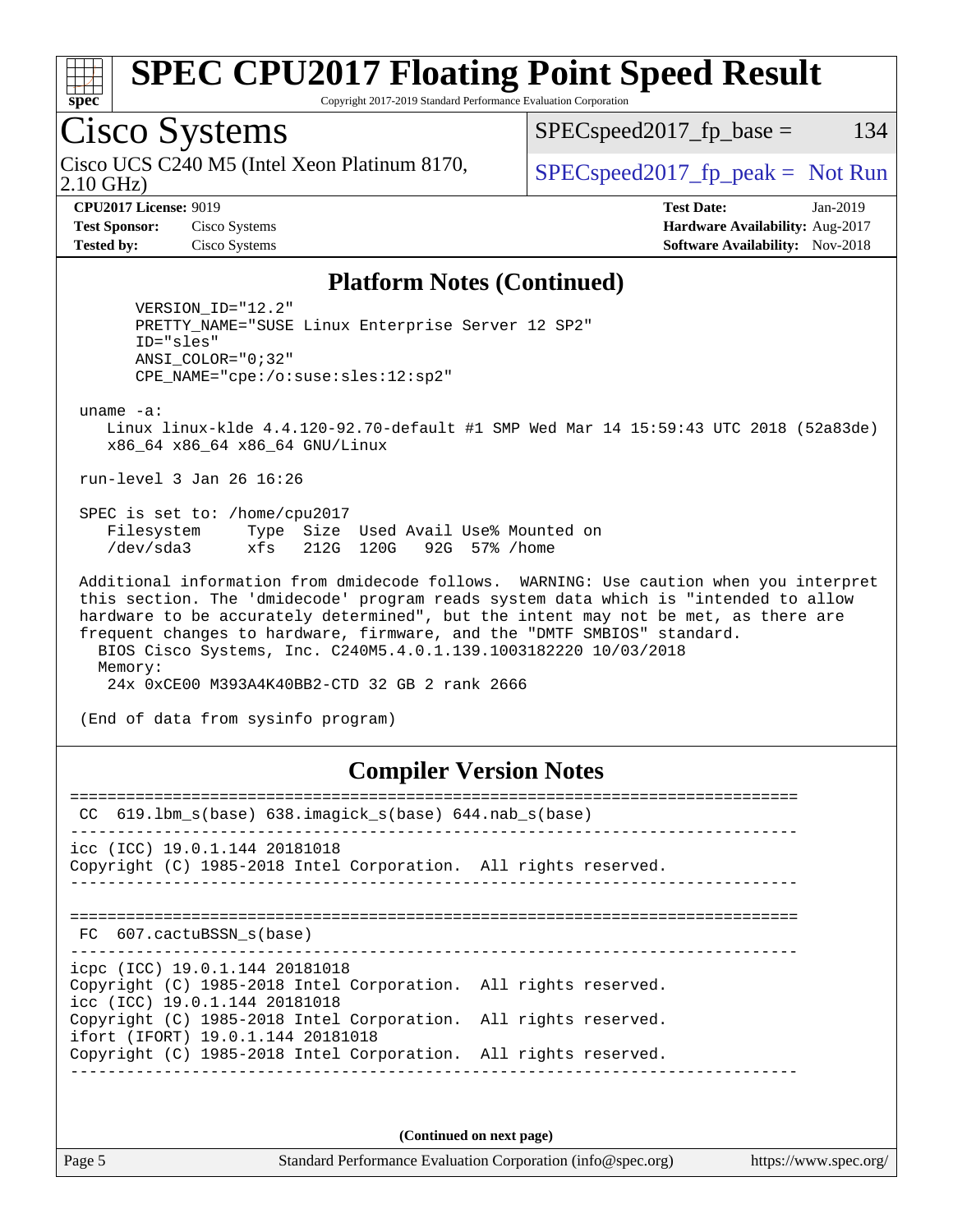

Copyright 2017-2019 Standard Performance Evaluation Corporation

### Cisco Systems

Cisco UCS C240 M5 (Intel Xeon Platinum 8170,  $\vert$  [SPECspeed2017\\_fp\\_peak =](http://www.spec.org/auto/cpu2017/Docs/result-fields.html#SPECspeed2017fppeak) Not Run

 $SPEC speed2017_fp\_base = 134$ 

2.10 GHz)

**[CPU2017 License:](http://www.spec.org/auto/cpu2017/Docs/result-fields.html#CPU2017License)** 9019 **[Test Date:](http://www.spec.org/auto/cpu2017/Docs/result-fields.html#TestDate)** Jan-2019 **[Test Sponsor:](http://www.spec.org/auto/cpu2017/Docs/result-fields.html#TestSponsor)** Cisco Systems **[Hardware Availability:](http://www.spec.org/auto/cpu2017/Docs/result-fields.html#HardwareAvailability)** Aug-2017 **[Tested by:](http://www.spec.org/auto/cpu2017/Docs/result-fields.html#Testedby)** Cisco Systems **[Software Availability:](http://www.spec.org/auto/cpu2017/Docs/result-fields.html#SoftwareAvailability)** Nov-2018

### **[Compiler Version Notes \(Continued\)](http://www.spec.org/auto/cpu2017/Docs/result-fields.html#CompilerVersionNotes)**

| FC 603.bwaves s(base) 649.fotonik3d s(base) 654.roms s(base)                                                                                                                                             |
|----------------------------------------------------------------------------------------------------------------------------------------------------------------------------------------------------------|
| ifort (IFORT) 19.0.1.144 20181018<br>Copyright (C) 1985-2018 Intel Corporation. All rights reserved.                                                                                                     |
| CC $621.$ wrf $s(base)$ 627.cam4 $s(base)$ 628.pop2 $s(base)$                                                                                                                                            |
| ifort (IFORT) 19.0.1.144 20181018<br>Copyright (C) 1985-2018 Intel Corporation. All rights reserved.<br>icc (ICC) 19.0.1.144 20181018<br>Copyright (C) 1985-2018 Intel Corporation. All rights reserved. |

### **[Base Compiler Invocation](http://www.spec.org/auto/cpu2017/Docs/result-fields.html#BaseCompilerInvocation)**

[C benchmarks](http://www.spec.org/auto/cpu2017/Docs/result-fields.html#Cbenchmarks): [icc -m64 -std=c11](http://www.spec.org/cpu2017/results/res2019q1/cpu2017-20190205-11014.flags.html#user_CCbase_intel_icc_64bit_c11_33ee0cdaae7deeeab2a9725423ba97205ce30f63b9926c2519791662299b76a0318f32ddfffdc46587804de3178b4f9328c46fa7c2b0cd779d7a61945c91cd35)

[Fortran benchmarks](http://www.spec.org/auto/cpu2017/Docs/result-fields.html#Fortranbenchmarks): [ifort -m64](http://www.spec.org/cpu2017/results/res2019q1/cpu2017-20190205-11014.flags.html#user_FCbase_intel_ifort_64bit_24f2bb282fbaeffd6157abe4f878425411749daecae9a33200eee2bee2fe76f3b89351d69a8130dd5949958ce389cf37ff59a95e7a40d588e8d3a57e0c3fd751)

[Benchmarks using both Fortran and C](http://www.spec.org/auto/cpu2017/Docs/result-fields.html#BenchmarksusingbothFortranandC): [ifort -m64](http://www.spec.org/cpu2017/results/res2019q1/cpu2017-20190205-11014.flags.html#user_CC_FCbase_intel_ifort_64bit_24f2bb282fbaeffd6157abe4f878425411749daecae9a33200eee2bee2fe76f3b89351d69a8130dd5949958ce389cf37ff59a95e7a40d588e8d3a57e0c3fd751) [icc -m64 -std=c11](http://www.spec.org/cpu2017/results/res2019q1/cpu2017-20190205-11014.flags.html#user_CC_FCbase_intel_icc_64bit_c11_33ee0cdaae7deeeab2a9725423ba97205ce30f63b9926c2519791662299b76a0318f32ddfffdc46587804de3178b4f9328c46fa7c2b0cd779d7a61945c91cd35)

[Benchmarks using Fortran, C, and C++:](http://www.spec.org/auto/cpu2017/Docs/result-fields.html#BenchmarksusingFortranCandCXX) [icpc -m64](http://www.spec.org/cpu2017/results/res2019q1/cpu2017-20190205-11014.flags.html#user_CC_CXX_FCbase_intel_icpc_64bit_4ecb2543ae3f1412ef961e0650ca070fec7b7afdcd6ed48761b84423119d1bf6bdf5cad15b44d48e7256388bc77273b966e5eb805aefd121eb22e9299b2ec9d9) [icc -m64 -std=c11](http://www.spec.org/cpu2017/results/res2019q1/cpu2017-20190205-11014.flags.html#user_CC_CXX_FCbase_intel_icc_64bit_c11_33ee0cdaae7deeeab2a9725423ba97205ce30f63b9926c2519791662299b76a0318f32ddfffdc46587804de3178b4f9328c46fa7c2b0cd779d7a61945c91cd35) [ifort -m64](http://www.spec.org/cpu2017/results/res2019q1/cpu2017-20190205-11014.flags.html#user_CC_CXX_FCbase_intel_ifort_64bit_24f2bb282fbaeffd6157abe4f878425411749daecae9a33200eee2bee2fe76f3b89351d69a8130dd5949958ce389cf37ff59a95e7a40d588e8d3a57e0c3fd751)

### **[Base Portability Flags](http://www.spec.org/auto/cpu2017/Docs/result-fields.html#BasePortabilityFlags)**

 603.bwaves\_s: [-DSPEC\\_LP64](http://www.spec.org/cpu2017/results/res2019q1/cpu2017-20190205-11014.flags.html#suite_basePORTABILITY603_bwaves_s_DSPEC_LP64) 607.cactuBSSN\_s: [-DSPEC\\_LP64](http://www.spec.org/cpu2017/results/res2019q1/cpu2017-20190205-11014.flags.html#suite_basePORTABILITY607_cactuBSSN_s_DSPEC_LP64) 619.lbm\_s: [-DSPEC\\_LP64](http://www.spec.org/cpu2017/results/res2019q1/cpu2017-20190205-11014.flags.html#suite_basePORTABILITY619_lbm_s_DSPEC_LP64) 621.wrf\_s: [-DSPEC\\_LP64](http://www.spec.org/cpu2017/results/res2019q1/cpu2017-20190205-11014.flags.html#suite_basePORTABILITY621_wrf_s_DSPEC_LP64) [-DSPEC\\_CASE\\_FLAG](http://www.spec.org/cpu2017/results/res2019q1/cpu2017-20190205-11014.flags.html#b621.wrf_s_baseCPORTABILITY_DSPEC_CASE_FLAG) [-convert big\\_endian](http://www.spec.org/cpu2017/results/res2019q1/cpu2017-20190205-11014.flags.html#user_baseFPORTABILITY621_wrf_s_convert_big_endian_c3194028bc08c63ac5d04de18c48ce6d347e4e562e8892b8bdbdc0214820426deb8554edfa529a3fb25a586e65a3d812c835984020483e7e73212c4d31a38223) 627.cam4\_s: [-DSPEC\\_LP64](http://www.spec.org/cpu2017/results/res2019q1/cpu2017-20190205-11014.flags.html#suite_basePORTABILITY627_cam4_s_DSPEC_LP64) [-DSPEC\\_CASE\\_FLAG](http://www.spec.org/cpu2017/results/res2019q1/cpu2017-20190205-11014.flags.html#b627.cam4_s_baseCPORTABILITY_DSPEC_CASE_FLAG) 628.pop2\_s: [-DSPEC\\_LP64](http://www.spec.org/cpu2017/results/res2019q1/cpu2017-20190205-11014.flags.html#suite_basePORTABILITY628_pop2_s_DSPEC_LP64) [-DSPEC\\_CASE\\_FLAG](http://www.spec.org/cpu2017/results/res2019q1/cpu2017-20190205-11014.flags.html#b628.pop2_s_baseCPORTABILITY_DSPEC_CASE_FLAG) [-convert big\\_endian](http://www.spec.org/cpu2017/results/res2019q1/cpu2017-20190205-11014.flags.html#user_baseFPORTABILITY628_pop2_s_convert_big_endian_c3194028bc08c63ac5d04de18c48ce6d347e4e562e8892b8bdbdc0214820426deb8554edfa529a3fb25a586e65a3d812c835984020483e7e73212c4d31a38223) [-assume byterecl](http://www.spec.org/cpu2017/results/res2019q1/cpu2017-20190205-11014.flags.html#user_baseFPORTABILITY628_pop2_s_assume_byterecl_7e47d18b9513cf18525430bbf0f2177aa9bf368bc7a059c09b2c06a34b53bd3447c950d3f8d6c70e3faf3a05c8557d66a5798b567902e8849adc142926523472) 638.imagick\_s: [-DSPEC\\_LP64](http://www.spec.org/cpu2017/results/res2019q1/cpu2017-20190205-11014.flags.html#suite_basePORTABILITY638_imagick_s_DSPEC_LP64) 644.nab\_s: [-DSPEC\\_LP64](http://www.spec.org/cpu2017/results/res2019q1/cpu2017-20190205-11014.flags.html#suite_basePORTABILITY644_nab_s_DSPEC_LP64) 649.fotonik3d\_s: [-DSPEC\\_LP64](http://www.spec.org/cpu2017/results/res2019q1/cpu2017-20190205-11014.flags.html#suite_basePORTABILITY649_fotonik3d_s_DSPEC_LP64) 654.roms\_s: [-DSPEC\\_LP64](http://www.spec.org/cpu2017/results/res2019q1/cpu2017-20190205-11014.flags.html#suite_basePORTABILITY654_roms_s_DSPEC_LP64)